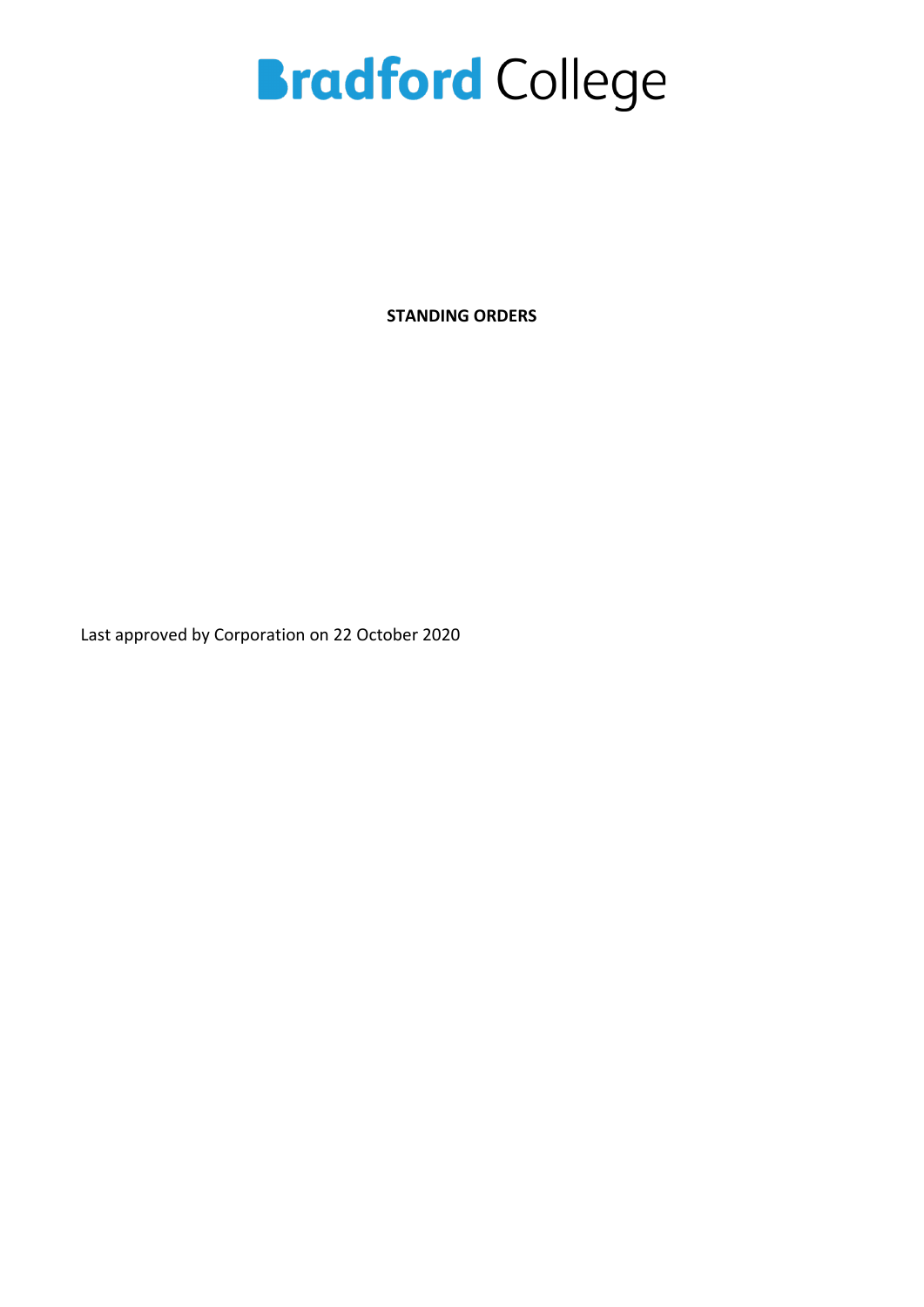## **CONTENTS**

| $\mathbf 1$ .    | Interpretation of the terms and expressions used 3          |  |
|------------------|-------------------------------------------------------------|--|
| 2.               |                                                             |  |
| 3.               |                                                             |  |
| 4.               | Process for the appointment or reappointment of Governors 5 |  |
| 5.               |                                                             |  |
| 6.               |                                                             |  |
| $\overline{7}$ . |                                                             |  |
| 8.               |                                                             |  |
| 9.               |                                                             |  |
| 11.              |                                                             |  |
| 12.              |                                                             |  |
| 13               |                                                             |  |
| 14               |                                                             |  |
| 15               |                                                             |  |
| 16               |                                                             |  |
| 17               |                                                             |  |
| 18               |                                                             |  |
| 19               | Execution of Documents and Application of the Seal17        |  |
| 20               |                                                             |  |
| 21               |                                                             |  |
| 22               |                                                             |  |
| 23               |                                                             |  |
|                  |                                                             |  |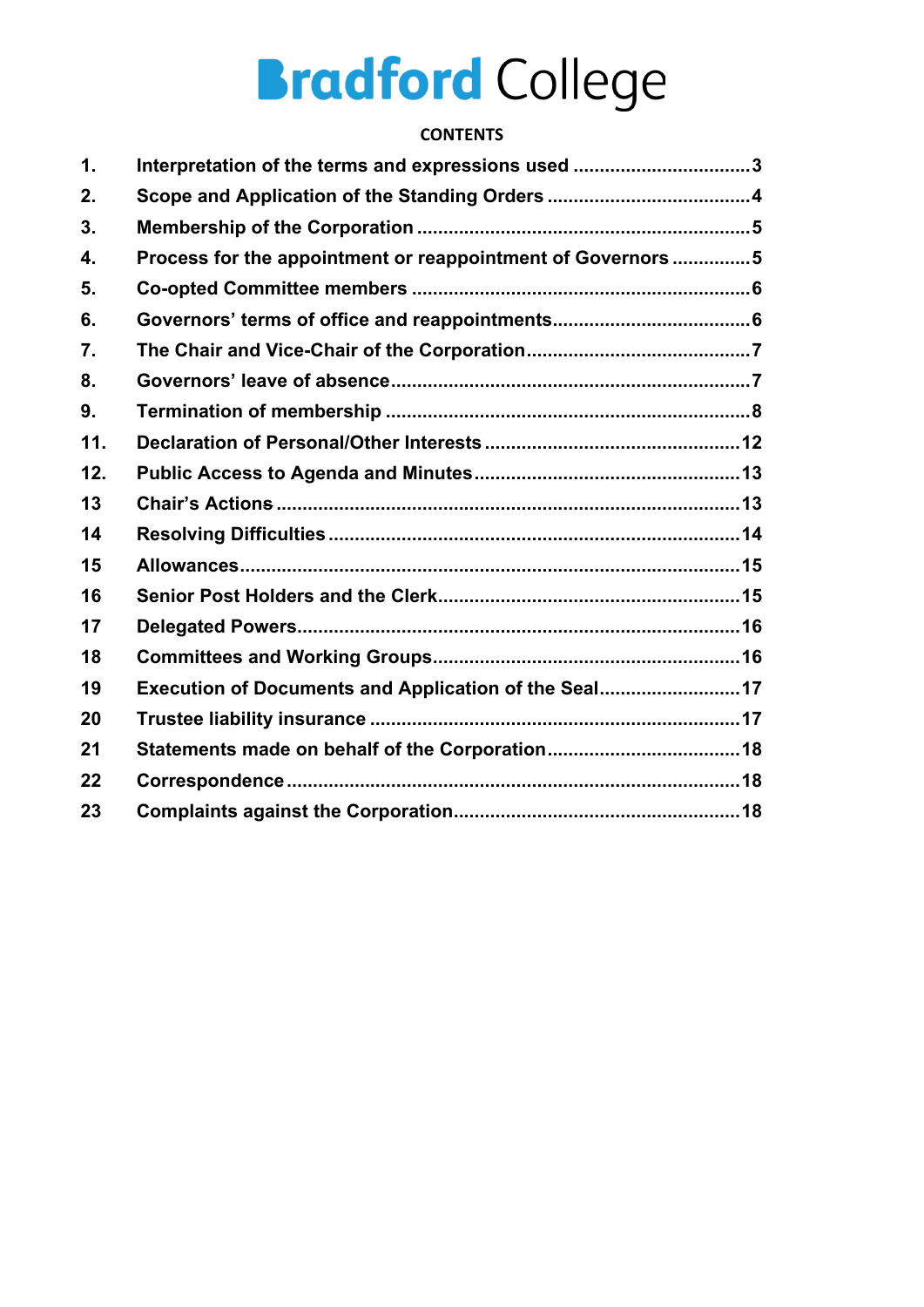## **1. Interpretation of the terms and expressions used**

1.1 In these Standing Orders, the following terms and expressions shall have the following meanings:

| Academic Board                  | The Academic Board of the College constituted in accordance<br>with the Articles                                                                                                                                                                                                                                                                                                                                   |
|---------------------------------|--------------------------------------------------------------------------------------------------------------------------------------------------------------------------------------------------------------------------------------------------------------------------------------------------------------------------------------------------------------------------------------------------------------------|
| the Articles                    | the Articles of Government of the Corporation                                                                                                                                                                                                                                                                                                                                                                      |
| Chair                           | the Chair of the Corporation or of a meeting of the Corporation<br>or a Committee as the context requires                                                                                                                                                                                                                                                                                                          |
| the Chief Executive             | the Chief Executive of the College from time to time or any<br>person acting as the Chief Executive                                                                                                                                                                                                                                                                                                                |
| the Clerk                       | the Clerk to the Corporation                                                                                                                                                                                                                                                                                                                                                                                       |
| the College                     | <b>Bradford College</b>                                                                                                                                                                                                                                                                                                                                                                                            |
| Committee                       | A group of individuals which performs a delegable governance<br>function on behalf of the Corporation                                                                                                                                                                                                                                                                                                              |
| Co-opted<br>Committee<br>member | an individual, not being a Governor, who is a non-voting<br>member of a Committee                                                                                                                                                                                                                                                                                                                                  |
| the Corporation                 | the Bradford College Corporation                                                                                                                                                                                                                                                                                                                                                                                   |
| electronic form                 | a document that is sent or supplied by electronic means<br>(including email or fax) or by any other means within an<br>electronic form (for example sending a disk by post). A<br>document that is sent or supplied by electronic form must be<br>sent or supplied in a form, and by a means, that the sender or<br>supplier reasonably considers will enable the recipient to read it,<br>and retain a copy of it |
| the Financial<br>Regulations    | the Financial Regulations of Bradford College, as approved by<br>the Corporation from time to time                                                                                                                                                                                                                                                                                                                 |
| The financial year              | from 1 August until 31 July the following year                                                                                                                                                                                                                                                                                                                                                                     |
| Governor                        | a member of the Corporation and 'Governors' shall mean more<br>than one                                                                                                                                                                                                                                                                                                                                            |
| Instrument                      | the Instrument of Government of the Corporation                                                                                                                                                                                                                                                                                                                                                                    |
| Local Authority                 | <b>Bradford District Metropolitan Council</b>                                                                                                                                                                                                                                                                                                                                                                      |
| meeting                         | Shall have the meaning given in the Instrument of Government                                                                                                                                                                                                                                                                                                                                                       |
| <b>Public Funds</b>             | all of the College's income and receipts from the Education and<br>Skills Funding Agency and from the Office for Students                                                                                                                                                                                                                                                                                          |
| senior posts                    | the posts listed at Standing Order 16.2                                                                                                                                                                                                                                                                                                                                                                            |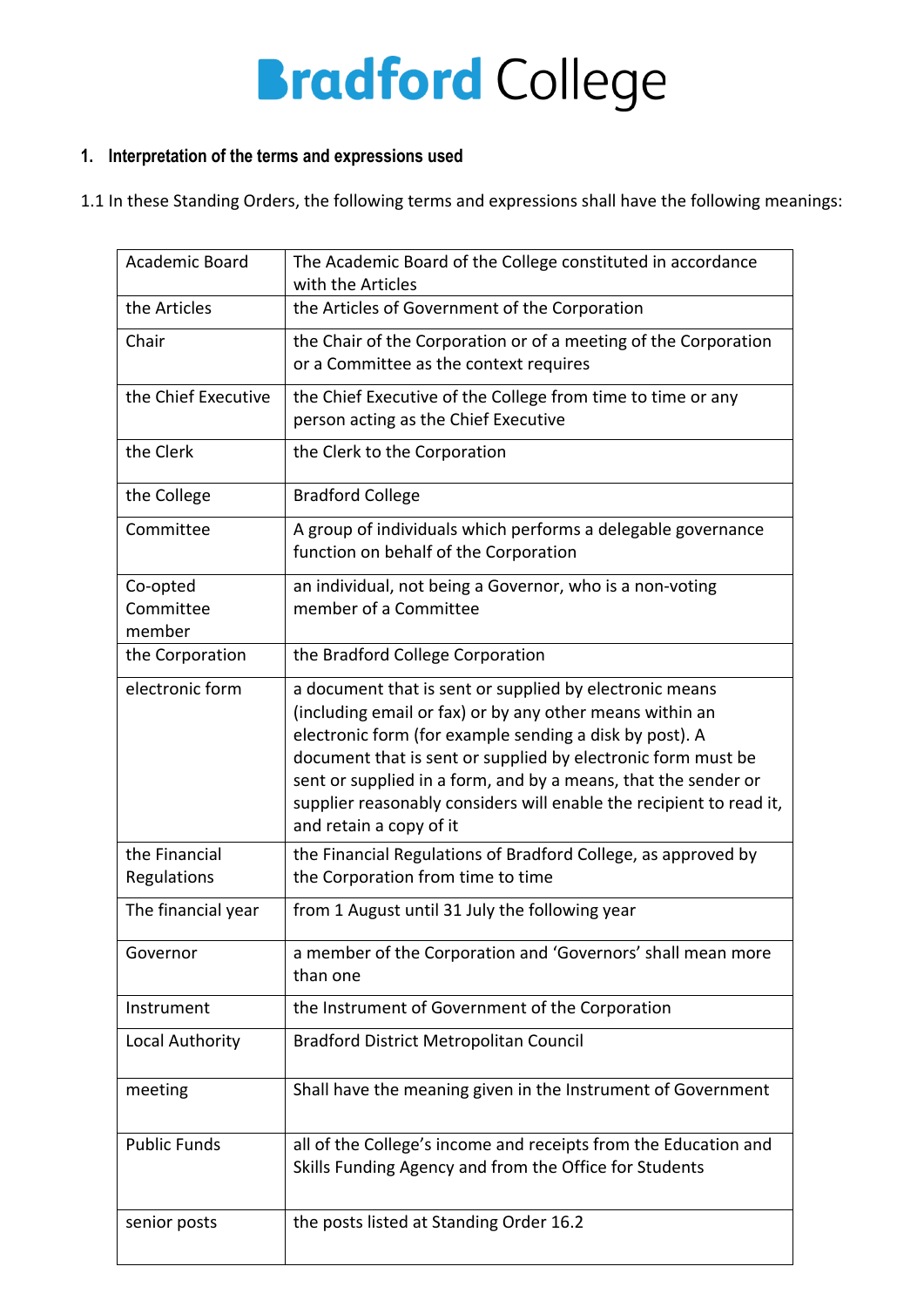| Staff                                                                    | all the staff who have a contract of employment with the College                                                                                                                                                                                  |
|--------------------------------------------------------------------------|---------------------------------------------------------------------------------------------------------------------------------------------------------------------------------------------------------------------------------------------------|
| Staff Governor,<br>Executive<br>Governor, and<br><b>Student Governor</b> | have the meanings given to them in the Instrument                                                                                                                                                                                                 |
| Students' Union                                                          | Bradford College Students' Union                                                                                                                                                                                                                  |
| Vice-Chair                                                               | the Vice-Chair of the Corporation or of a meeting of the<br>Corporation or a Committee as the context requires                                                                                                                                    |
| <b>Working Group</b>                                                     | a group of individuals including at least one Governor, selected<br>for their expertise in a specific area of knowledge or practice,<br>appointed by the Corporation to carry out a specific task for the<br>Corporation or one of its Committees |

The ruling of the Chair as to the meaning and/or application of any part of these Standing Orders shall not be challenged at any meeting of the Corporation or a Committee, except on the grounds that it is not an objectively reasonable interpretation of the Standing Orders or the Standing Order in question.

## **2. Scope and Application of the Standing Orders**

- 2.1 These Standing Orders have been made under the Articles of Government, by which the Corporation has the power to make rules and bye-laws regarding the governance and conduct of the College. Their purpose is:
	- to complement the Financial Regulations in terms of financial governance;
	- to identify additional policies, procedures, protocols and practices which have been formally adopted by the Corporation, including the "Code of Conduct";
	- to set out terms of reference for the Corporation and its Committees; and
	- to set out rules for observance by the Corporation and its members in discharging its responsibilities under the Instrument and Articles of Government.
- 2.2 Nothing in these Standing Orders overrides the provisions of the Instrument and Articles of Government, which are the primary authority for guidance on the conduct of the Corporation's business.
- 2.3 It is the responsibility of the Clerk to advise the Corporation (or if appropriate the Chair of the Corporation or the Chair of one of its Committees) if at any time it appears that the Corporation (or any individual Governor) is in breach of: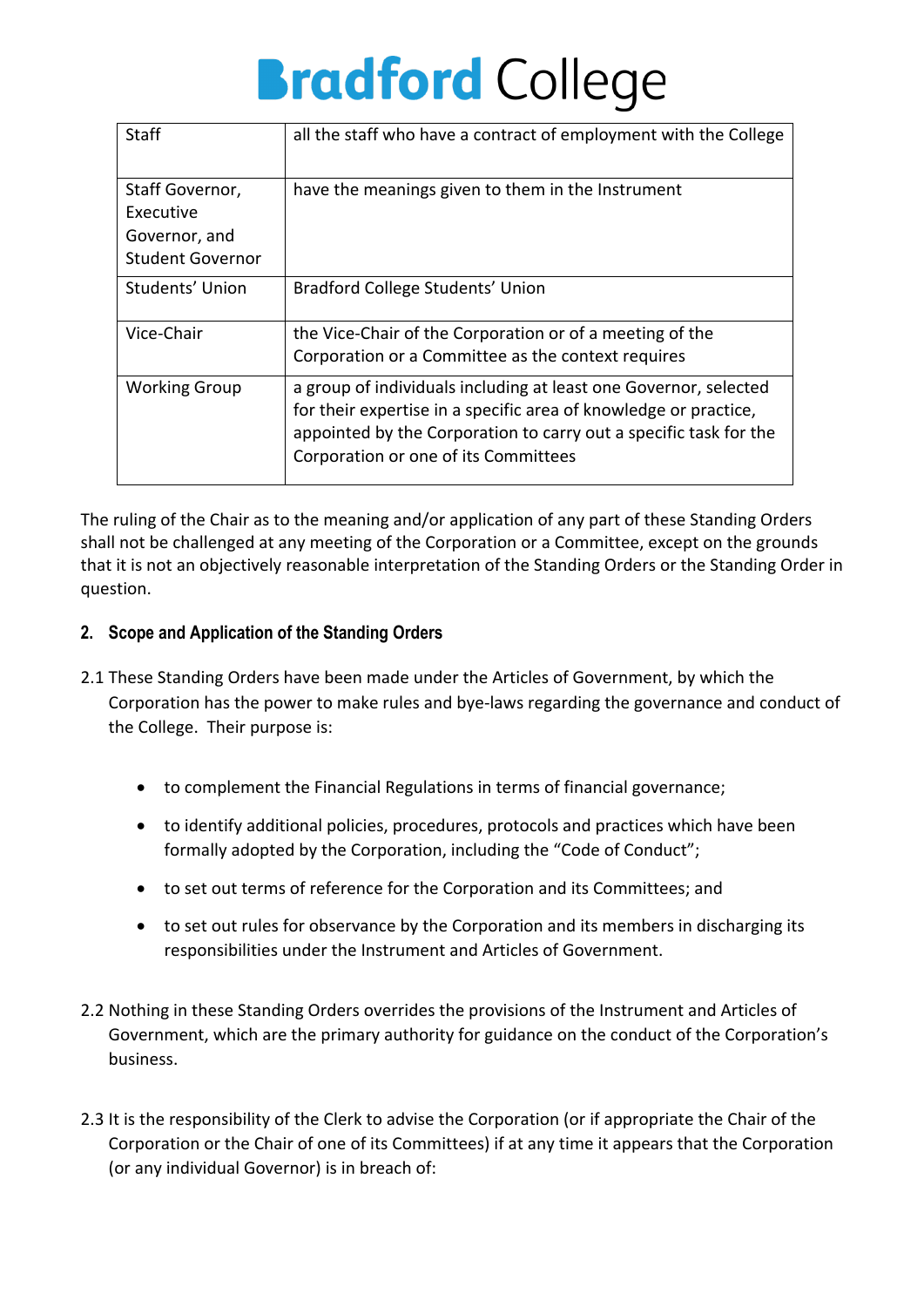- the Instrument and Articles of Government;
- the Standing Orders; or
- the Code of Conduct for Governors
- 2.3 These Standing Orders may be amended by resolution of the Corporation at any time. They are reviewed periodically by the Clerk and by Search and Governance Committee, which recommends any changes to the Corporation.

## **3. Membership of the Corporation**

- 3.1 It is the wish of the Corporation that there should be an appropriate balance of stakeholder representation, skills and experience amongst its membership. The Corporation will appoint at least 10 and not more than 20 Governors from a range of backgrounds, to include:
	- (a) the Chief Executive (ex officio);

(b) one member of the academic Staff and one member of the non-academic Staff of the College appointed by the Corporation;

- (d) up to fifteen Independent Governors; and
- (e)one Further Education and one Higher Education Student of the College

### **4. Process for the appointment or reappointment of Governors**

- 4.1 Governors shall be appointed to the Corporation in accordance with the Instrument and Articles of Government.
- 4.2 Except where Governors are appointed by the Secretary of State for Education, the final decision to appoint Governors (including Executive, Staff and Student Governors) to serve on the Corporation rests with the Corporation as a body.
- 4.3 The Corporation has a Search and Governance Committee to assist it in the appointment or reappointment of Governors and it shall not appoint or reappoint any Governor unless it has first considered the advice of the Search and Governance Committee.
- 4.4 The Chief Executive Officer, if they choose to be a Governor, shall be an Executive Governor ex officio and their appointment shall be automatic, without reference to the Search and Governance Committee.
- 4.5 At any time, a maximum of three Independent Governors may be serving Local Authority councillors nominated for appointment by the Members' Support Unit (City of Bradford Metropolitan District Council). Such nominations shall be renewed (or new nominations shall be sought) whenever a sitting nominee's term of office as an Independent Governor ends or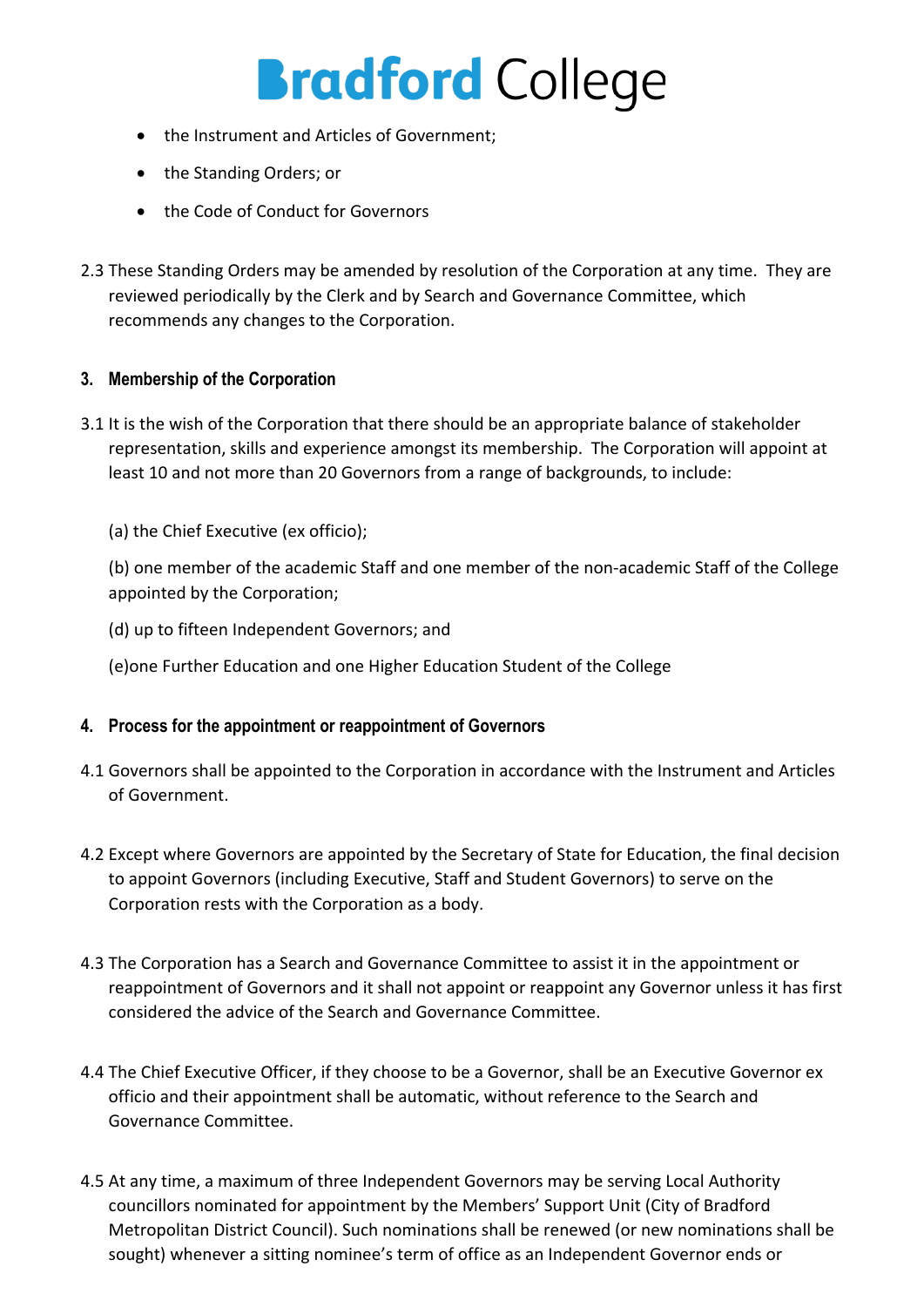whenever a sitting nominee gives up or loses his or her Local Authority seat. The Corporation shall not reserve seats on its Board for such persons, nor shall it be obliged to accept any nominations it receives. The Clerk shall keep a central record of which Independent Governors were appointed following Members' Support Unit nominations but in every other respect such Governors shall be treated in the same way as other Independent Governors, with vetting by the Search Committee and, if thought appropriate, appointment for a four-year term of office regardless of whether the individual continues as a Local Authority councillor for the whole of that period. At the end of their term of office, subject to vacancies, such Governors shall be eligible for reappointment in the usual way, whether or not they continue as Local Authority councillors and whether or not they are nominated again by the Members' Support Unit.

## **5. Co-opted Committee members**

- 5.1 Subject to Standing Order 4.2, by a resolution of the relevant Committee, up to two individuals who are not members of the Corporation may be co-opted onto any Committee provided that (re)appointments are approved by the Corporation.
- 5.2 Any Committee established for one of the purposes identified at Article 7.2 of the Articles of Government may not have co-opted members.
- 5.3 Co-opted Committee members have a right to attend and speak at any meeting of the Committee. They have voting rights and count towards the quorum.
- 5.4 Co-opted Committee members shall be appointed for a term of a maximum of four years, after which time they will be eligible for reappointment, subject to re-approval in accordance with Standing Order 6. Any Co-opted Committee member who is appointed as a Governor shall automatically become a full member of the relevant Committee.

### **6. Governors' terms of office and reappointments**

- 6.1 Unless his or her appointment is terminated in accordance with paragraph 8 of the Instrument, the Executive Governor shall remain a Governor for as long as he or she holds their primary office.
- 6.2 A Governor's term of office shall normally be four years and must be set with consideration of the risk that a number of Governors might leave the Corporation at the same time.
- 6.3 The Search and Governance Committee shall monitor Governors' terms of office to ensure that appropriate arrangements are in place for maintaining continuity in the appropriate categories of membership. The Clerk will maintain a register of Governors' terms of office which will periodically be made known to the Corporation so that any views of the membership as a whole may be taken into account in respect of succession planning.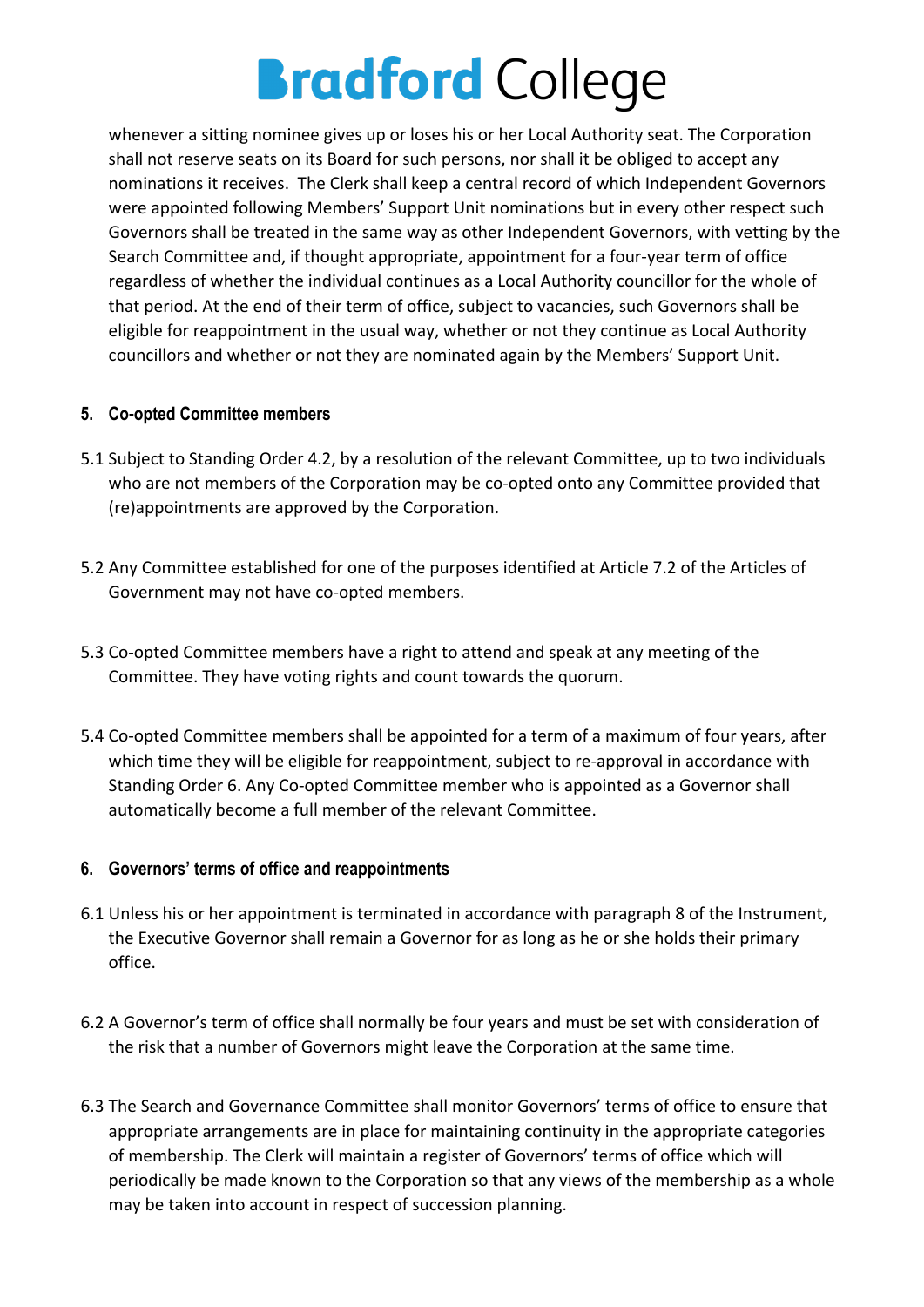- 6.4 Unless they have become ineligible to be a Governor, Independent Governors and Co-opted Committee members may be considered for reappointment at the end of their term of office, subject to satisfactory attendance, contribution and conduct. Renewal shall not be automatic and individuals must be recommended for reappointment by the Search and Governance Committee. Governors will not be considered for re-appointment if, without agreed cause, their attendance at full meetings of the Corporation during the final six months of their current term of office is less than 50%. It should be regarded as exceptional for any individual to serve more than two consecutive terms of office, unless subsequently undertaking a new and more senior role, for example as Chair of a Committee, or as Chair or Vice-Chair of the Corporation. Prior to recommending the reappointment of any individual, the Search and Governance Committee will consider any other available candidates and select the most suitable. In view of the recommendations of the Nolan Committee and the College's values, the Search and Governance Committee will take particular care to ensure that any decision to reappoint is justified.
- 6.5 Governors shall withdraw from that part of any meeting of the Corporation, or the Search and Governance Committee, at which their reappointment to the Corporation and/or the terms of such reappointment shall be considered.

## **7. The Chair and Vice-Chair of the Corporation**

- 7.1 The appointment of a Chair and Vice-Chair shall be made in accordance with the Instrument of Government. The term of office of the Chair and Vice-Chair shall be two years. The Chair and Vice-Chair retiring at the end of their respective term of office shall be eligible for reappointment.
- 7.2 The College shall inform the Education and Skills Funding Agency in writing of the vacating or filling of the position of Chair.

## **8. Governors' leave of absence**

- 8.1 The Corporation has discretion to grant permission for a Governor to be absent for a period of time, during which the Governor's term of office shall continue. This discretion should be used sparingly and only in exceptional circumstances.
- 8.2 A Governor who is on a leave of absence shall remain a full Governor with continuing responsibility for all decisions of Corporation. He or she must support Corporation's actions and be a good ambassador for the College notwithstanding the temporary leave of absence. At the end of any leave of absence, a Governor must take reasonable steps to bring himself or herself up to date with College business before recommencing any significant functions such as chairing a Committee.
- 8.3 In considering any request for a leave of absence, Corporation should consider whether there are exceptional circumstances that warrant the exercise of its discretion in the particular case. It must be satisfied that the proposed leave of absence may be accommodated without significant detriment to the College and that suitable arrangements can be put in place to cover any particular roles the Governor concerned fulfils. If a leave of absence is authorised, the situation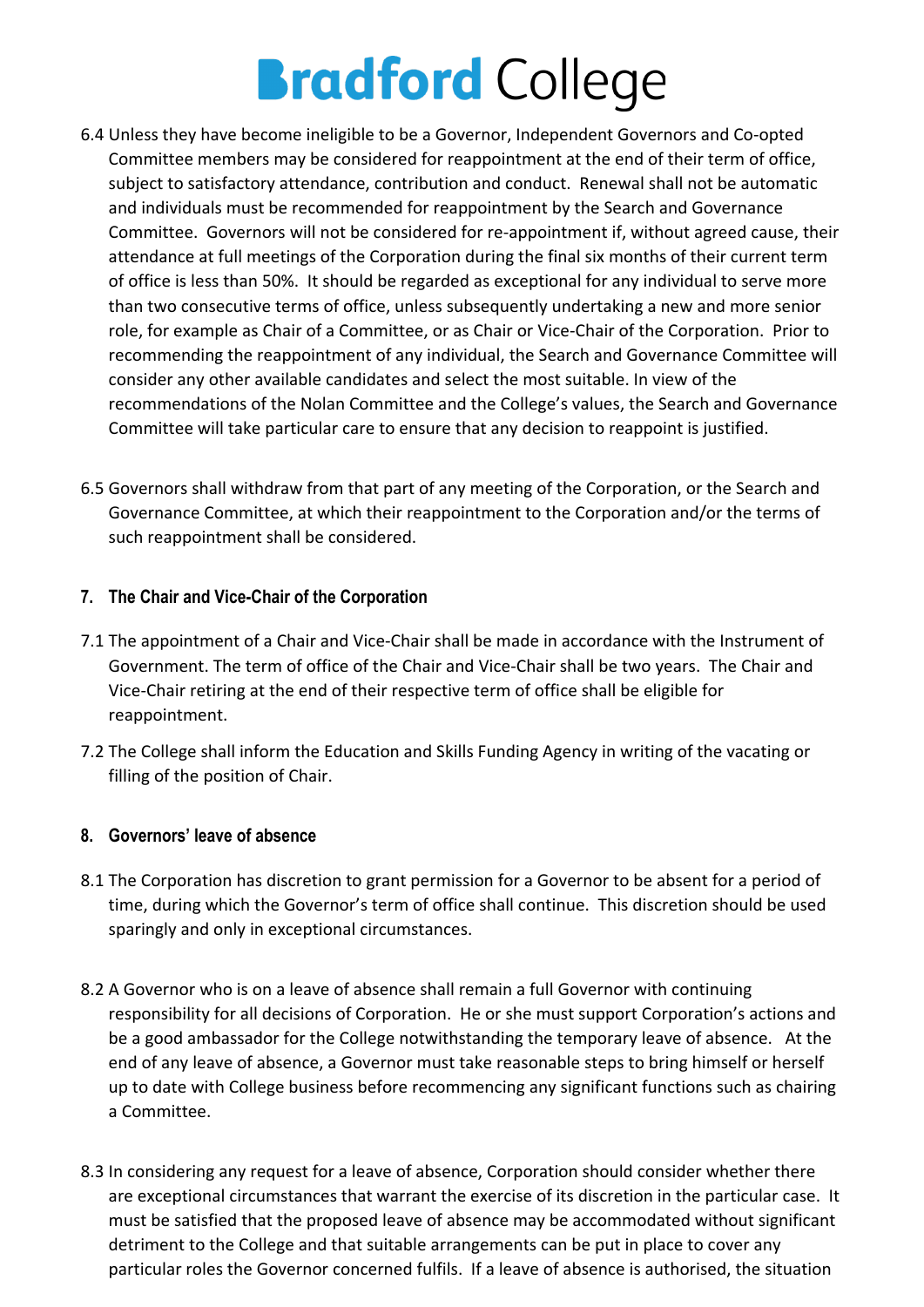must be kept under review. Where practicable, the Governor concerned should endeavour to keep in touch with the College during the leave of absence and the College should likewise endeavour to keep in touch with the Governor.

## **9. Termination of membership**

- 9.1 Governor resignations shall be notified in writing to the Clerk, who shall report the matter to the next meeting of Corporation. All resignations shall be deemed to take effect immediately unless otherwise stated in the notice. Resignation from the Corporation shall have the effect of terminating any Corporation Committee memberships. Membership of any Working Group will normally survive the termination of Corporation membership.
- 9.2 Any Staff Governor (including an Executive Governor) shall automatically cease to hold office upon ceasing to be a member of the Staff.
- 9.3 Any Student Governor shall cease to hold office if he or she is expelled; or otherwise at the end of the academic year in which he or she ceased to be a student of the College.
- 9.4 Any Governor who becomes ineligible to be a Governor shall cease to be a Governor with immediate effect and shall notify the Clerk of the fact. Should the individual subsequently become eligible again, he or she may be reappointed in the usual manner.
- 9.5 If at any time:
	- a) the Corporation considers on reasonable grounds that any Governor is unfit or unable to discharge the functions of a Governor;
	- b) the Corporation considers on reasonable grounds that it is in the best interest of the Corporation, the College's students or potential students or Staff that any Governor stand down; or
	- c) the Corporation considers on reasonable grounds that it is necessary to assist the Corporation to exercise its legal powers or to discharge its legal duties

the Corporation may by notice in writing either by hard copy or in electronic form to that Governor remove or suspend the Governor from office.

9.6 Any Student Governor or Staff Governor who is suspended from his or her course of study or employment, as appropriate, shall immediately give notice of that fact to the Clerk.

### **10. Meetings of the Corporation**

### 10.1 Annual Calendar

An annual plan of recurring items shall be identified by the Clerk and advised to Governors at the commencement of each financial year.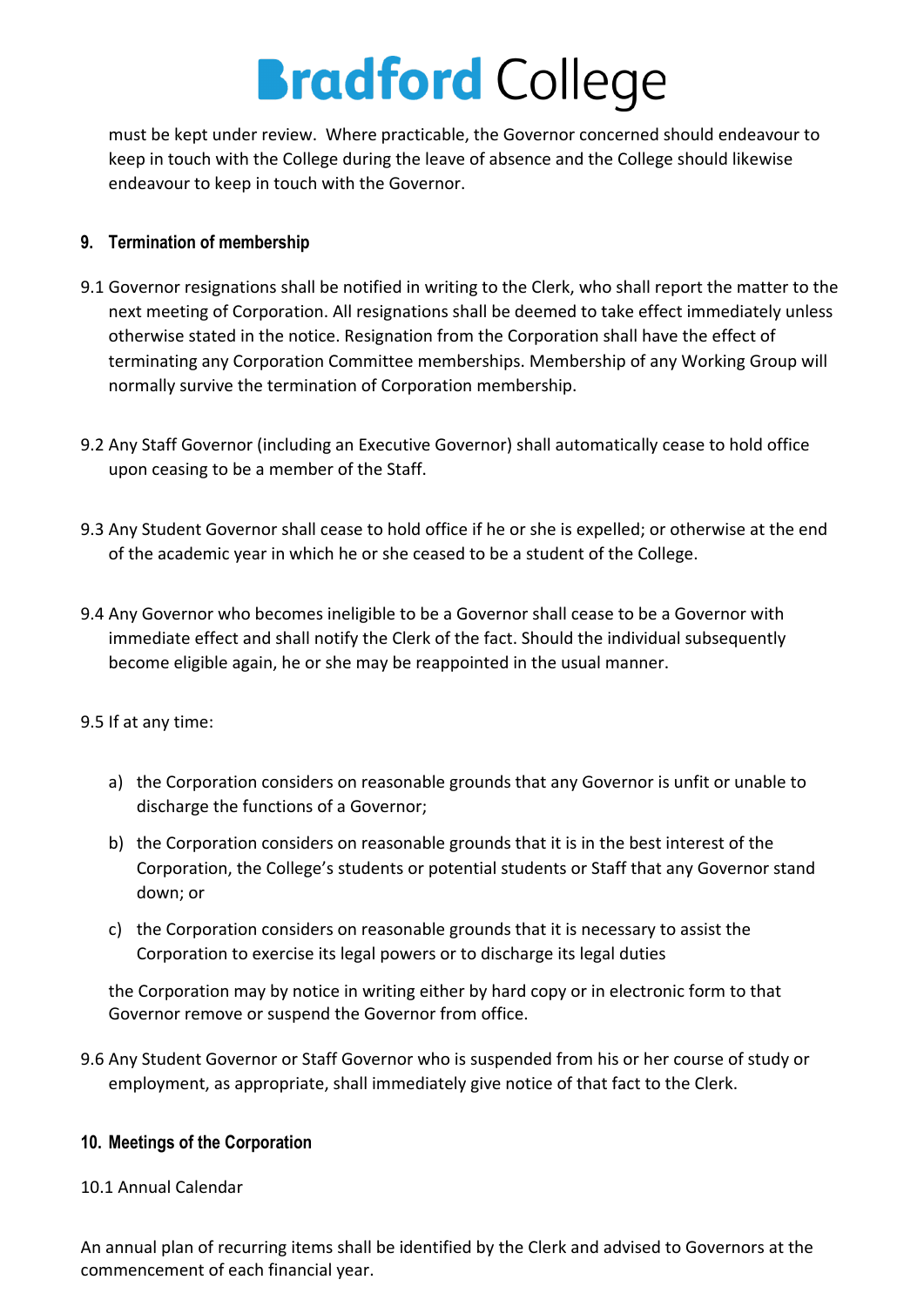- 10.2 Notice of Meetings and agenda items
	- a) The Corporation shall meet at least once in every academic term and shall hold such other meetings as may be necessary. All meetings shall normally be summoned by the Clerk who shall, at least seven calendar days before the date of the meeting, send to the Governors written notice of the meeting and a copy of the proposed agenda, which shall be approved by the Chair of the Corporation, having consulted with the Chief Executive. The agenda for every ordinary meeting of the Corporation shall include the following standing items:
		- I. Apologies and Disclosures of Interest;
		- II. Minutes;
		- III. Matters Arising;
		- IV. Dates of next Meetings.
	- b) If it is proposed to consider at any meeting the remuneration, conditions of service, performance, conduct, suspension, dismissal or retirement of the Clerk, the Chair shall, at least seven calendar days before the date of the meeting, send to the Governors a copy of the agenda item concerned.
	- c) Any Governor, or any member of the College Executive, or the nominated representative of any of the Corporation's subsidiary companies or the nominated representative of the Trust, may request that an item be included on the agenda of the Corporation or a Committee; such items should normally be submitted to the Clerk at least 10 working days before the date of the meeting. The Clerk shall notify the Chair or Committee Chair and the Chief Executive of any items proposed through this route before the relevant agenda is finalised. The Chair or Committee Chair shall make the final decision as to inclusion of any item on the agenda.
	- d) Reports and/or papers for agenda items shall normally be circulated to Governors at least seven days prior to the relevant meeting. Where a report/paper is delayed in preparation for good reason, every effort shall be made to circulate such reports prior to the meeting. The Clerk shall inform the Chair of the status of such reports/papers prior to the meeting.
	- e) No items shall be tabled at a meeting of the Corporation unless previously identified on the agenda, or where in the reasonable opinion of the Chair (or in the Chair's absence, the Vice-Chair), the matter requires urgent consideration. Any items so tabled must only occur with the express approval of the Chair of the meeting after consideration of all the circumstances.
	- f) No resolution of the Governors may be rescinded or varied at a subsequent meeting unless consideration of the rescission or variation is a specific item of business on the agenda for that meeting. A resolution cannot be overturned or varied simply as part of discussions of matters arising from previous minutes. Not only must the subject matter appear as a substantive item on the agenda, but also the fact that there is a proposal to vary or rescind a previous decision must be indicated.
	- g) Only the business on the agenda will be discussed at meetings, except for urgent matters which the Chair rules may be considered. Full details of such matters must be given to the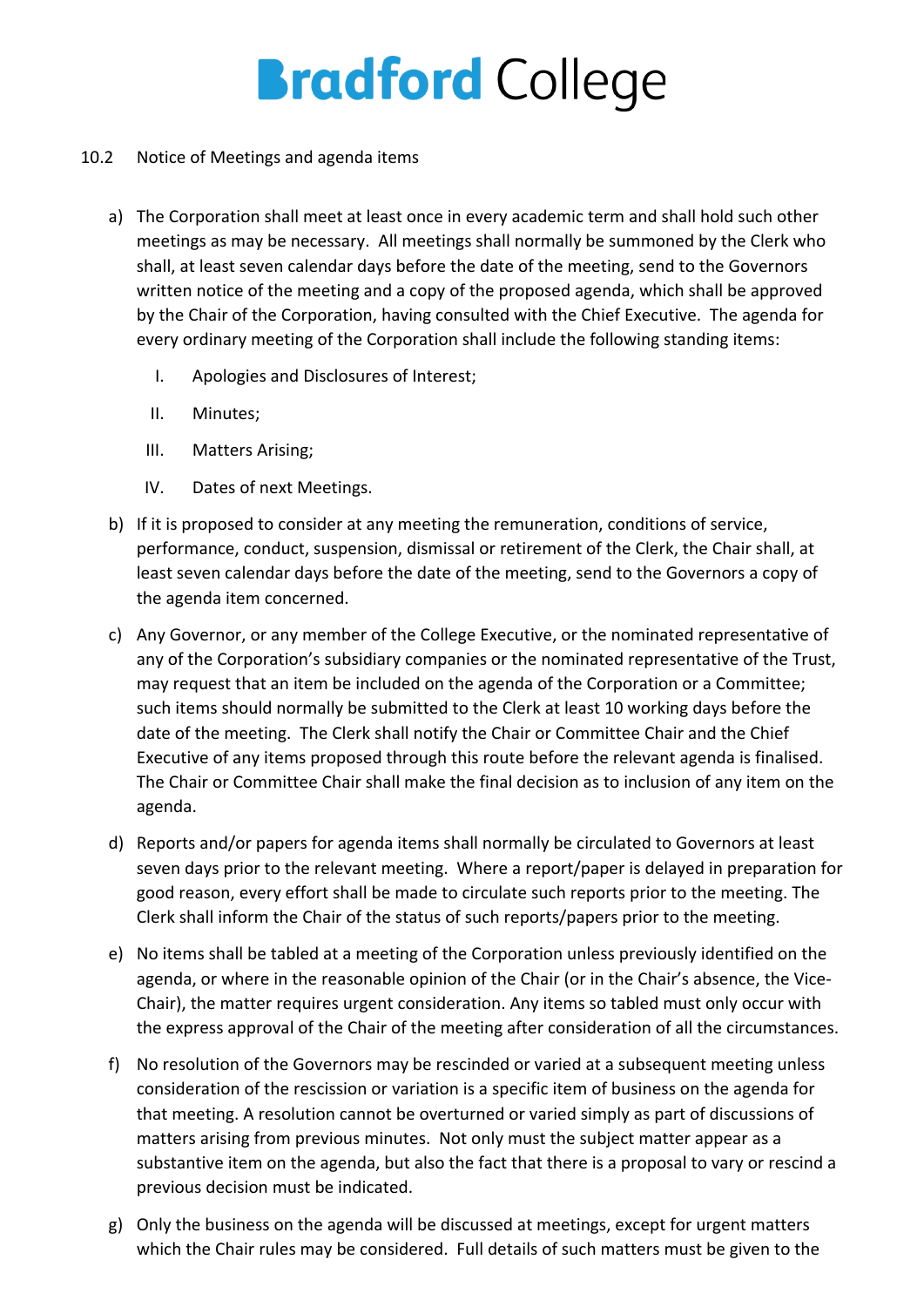Chair in advance of the meeting and the Chair's approval obtained before such items are raised.

- h) Where the Chair, or in his/her absence the Vice-Chair, so directs on the grounds that there are matters demanding urgent consideration, it shall be sufficient if the written notice convening a meeting and the agenda are given within such a period, being less than seven days, as he or she specifies.
- i) A special meeting of Corporation may be called at any time by the Chair, or at the request in writing to the Clerk of any five Governors.
- j) At every ordinary meeting of the Corporation the minutes of the last meeting shall be taken as an agenda item and, if agreed to be accurate, signed as a true record by the Chair of the meeting.
- k) The Chief Executive shall be generally authorised to invite members of Staff to attend meetings of the Corporation in their employed capacity for relevant items of both nonconfidential and confidential business as appropriate.
- l) Any question of attendance by any other person to attend or participate in a meeting of the Corporation shall be decided by the Chair after taking advice from the Chief Executive and the Clerk.
- m) By a resolution of the Governors present, non-Governors (except for the Clerk) may be required to leave any Corporation or Committee meeting at any time.
- 10.3 Quorums
	- a) The quorum of Corporation and its Committees shall be at least 40% of Governors entitled to receive notice of and to attend and vote at the relevant meeting.
	- b) The rules on the quorum apply not only at the start of a meeting, but also at any point during a meeting when the numbers present change as a result of Governors arriving late, leaving early or declaring an interest. The Clerk shall keep a note of attendance, including any changes which take place during the meeting. If a meeting becomes inquorate the Clerk shall immediately inform the Chair of the meeting.
	- c) An inquorate meeting shall normally be terminated by the Chair, although it is possible to continue discussions on an informal basis. It is then open to the Chair to call a special meeting to undertake the remaining business, or to defer consideration to the next ordinary meeting.
- 10.4 Attendance at meetings by Governors
	- a) A Governor shall attend, as far as is reasonably practicable, all meetings of the Corporation and those Committees of which s/he is a member.
	- b) If unable to attend a meeting, Governors shall notify the Clerk and will give as much notice as possible of their absence and the reason for the absence. Where any Governor without reasonable excuse fails to give notice of an impending absence, the minutes of the relevant meeting shall record that no apologies were received from that individual.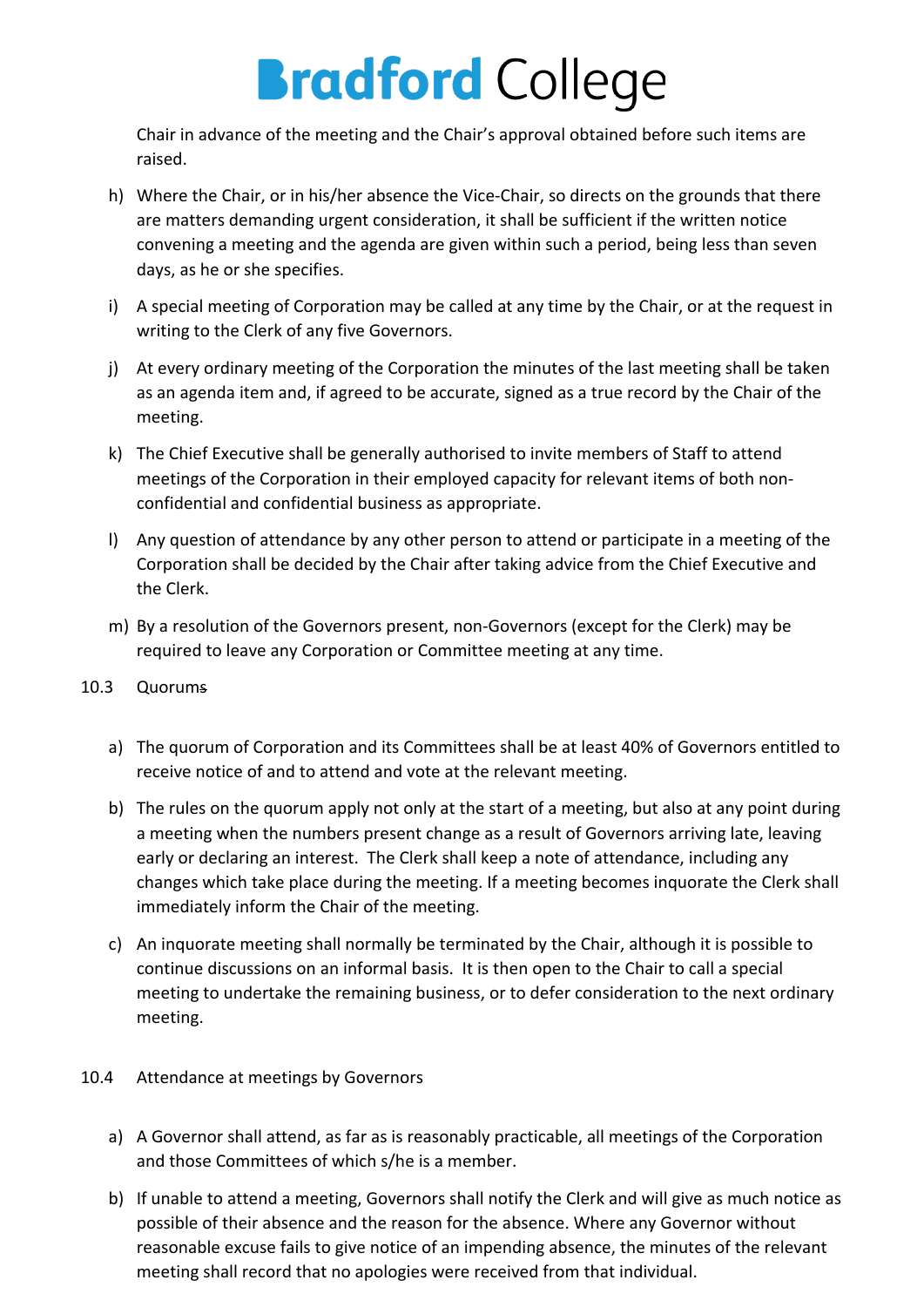- c) If the Clerk judges that a meeting will not be quorate, s/he will immediately inform the Chair.
- d) The Clerk will maintain a register of attendances at meetings for future reference by Governors and other interested parties. A report on attendance will be given annually to the Corporation and individual attendance figures will be included in the published annual report.

#### 10.5 Proceedings at meetings

- a) Not all decisions at meetings need to be taken by formal vote. The Chair will normally ask the meeting, at the conclusion of a discussion, for its agreement to the proposal in question. There would only be a call for a vote either if there were a clear expression of dissent or if it were a matter of particular significance (for example, approval of the annual budget or accounts).
- b) Should any Governor request a vote on a particular issue, this must be agreed by the meeting. If a formal vote is taken, the issue shall be determined by a majority of the votes of the Governors present and voting on the question. Where there is an equal division of votes, the Chair of the meeting shall have a second or casting vote. The number voting for, against or abstaining shall be recorded in the minutes. It is for the meeting to decide the circumstances in which a secret ballot shall be held or in which the names of those voting for or against a proposal shall be recorded. Whether or not a vote has taken place, and even if a decision has been made by secret ballot, a dissenting Governor shall have the right to have his/her disagreement recorded in the minutes, at his/her request.
- c) A Governor may not vote by proxy or by way of a postal vote.
- d) Staff Governors and the Executive Governor must withdraw from any part of a meeting which is discussing their own remuneration, conditions of service, promotion, reappointment, conduct, suspension, dismissal or retirement; or the appointment of their successor.
- e) Where the Corporation is discussing the pay or conditions of service of all Staff, or all Staff in a particular class, a Staff Governor may by resolution of the Corporation be required to withdraw from the meeting for the duration of the discussion if the matter is under negotiation with Staff and the Governor is representing any of the Staff concerned in those negotiations.
- f) At the discretion of the other Governors present, Staff Governors and the Executive Governor may be asked to withdraw from any part of a meeting which is discussing the appointment, remuneration, conditions of service, promotion, conduct, suspension, dismissal or retirement of any member of Staff senior to themselves, except where the discussion concerns the pay and conditions of all Staff, or all Staff in a particular class.
- g) If the Chief Executive has chosen not to be a Governor, he or she shall still be entitled to attend and speak, or otherwise communicate, at all meetings of the Corporation and any of its Committees, except that he or she shall withdraw in any case where the Chief Executive would be required to withdraw, were he or she a Governor.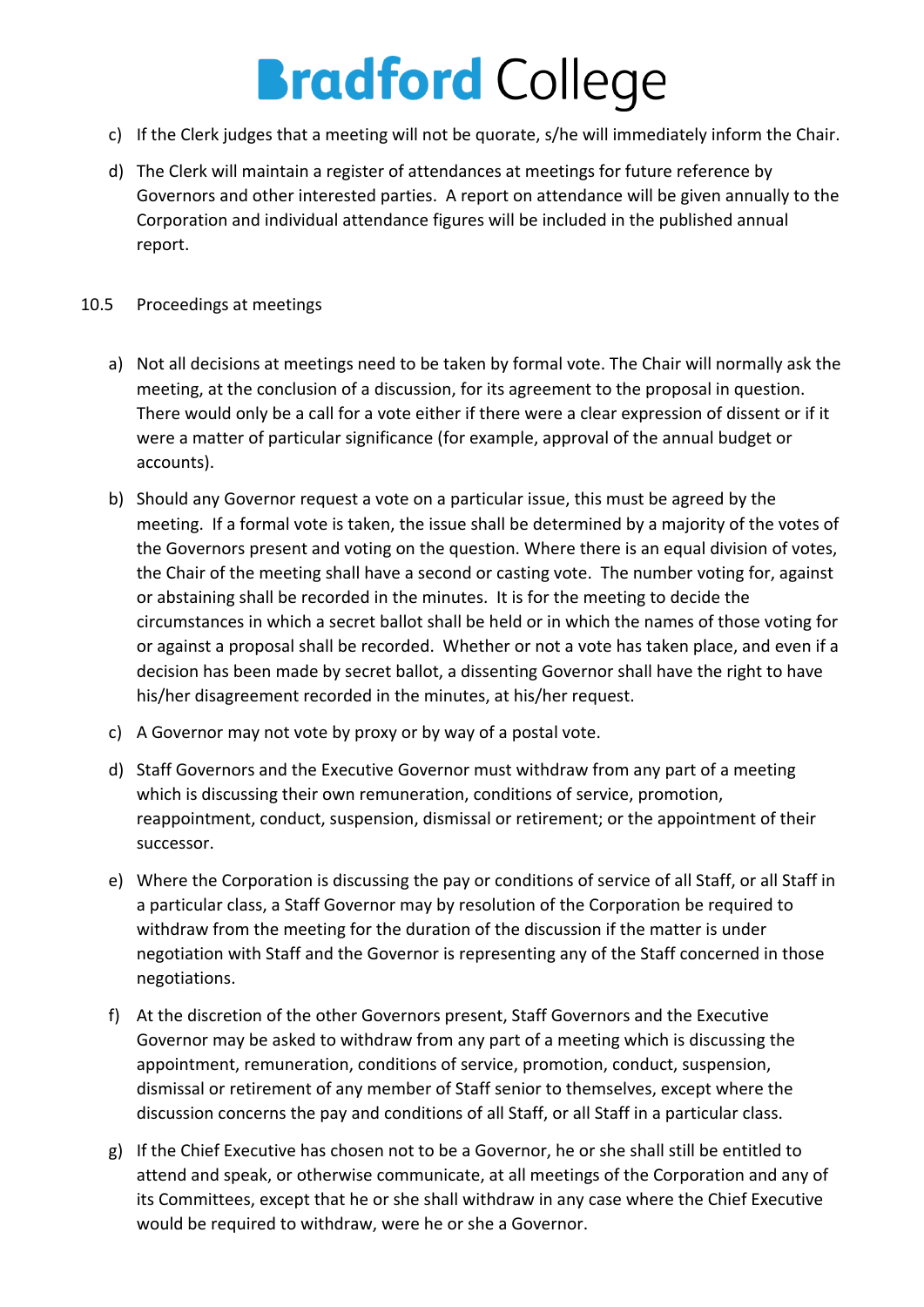- h) A Student Governor who is under the age of 18 shall not vote at a meeting of the Corporation, or any of its Committees, on any question concerning any proposal:
	- For the expenditure of money by the Corporation; or
	- Under which the Corporation or any Governors would enter into any contract, or incur any debt or liability, whether immediate, contingent or otherwise.
- i) A Student Governor shall withdraw from that part of any meeting of the Corporation or any of its Committees, at which a student's conduct, suspension or expulsion is to be considered.
- j) In any case where the Corporation, or any of its committees, is to discuss Staff matters relating to a member or prospective member of Staff, a Student Governor shall:
	- take no part in the consideration or discussion of that matter and not vote on any question with respect to it; and
	- where required to do so by a majority of the Governors, other than Student Governors, of the Corporation or Committee present at the meeting, withdraw from the meeting.
- k) The Clerk:
	- shall withdraw from that part of any meeting of the Corporation, or any of its Committees, at which the Clerk's remuneration, conditions of service, conduct, suspension, dismissal or retirement in the capacity of Clerk are to be considered; and
	- where the Clerk is a member of Staff, the Clerk shall withdraw in any case where he or she would be required to withdraw were he or she a Governor.
- l) If the Clerk withdraws from a meeting, or part of a meeting, of the Corporation or one of its Committees, the Corporation or Committee shall appoint a person from among themselves to act as Clerk during this absence.

### 10.6 Minutes of Meetings

- a) Each agenda item shall be minuted so as to describe concisely the range of issues debated. Any decisions shall be recorded in the form of a resolution which shall clearly indicate what was determined by the Corporation in relation to the item in question.
- b) Separate minutes shall be taken of those parts of meetings from which Staff Governors, the Executive Governor, Student Governors and/or the Clerk have withdrawn from a meeting in accordance with clause 12 of the Instrument of Government and Standing Order 10.5. Such persons shall not be entitled to see the minutes of that part of the meeting or any papers relating to it.

### **11. Declaration of Personal/Other Interests**

11.1 Governors must declare any financial interest, including the nature and extent of such interest, in: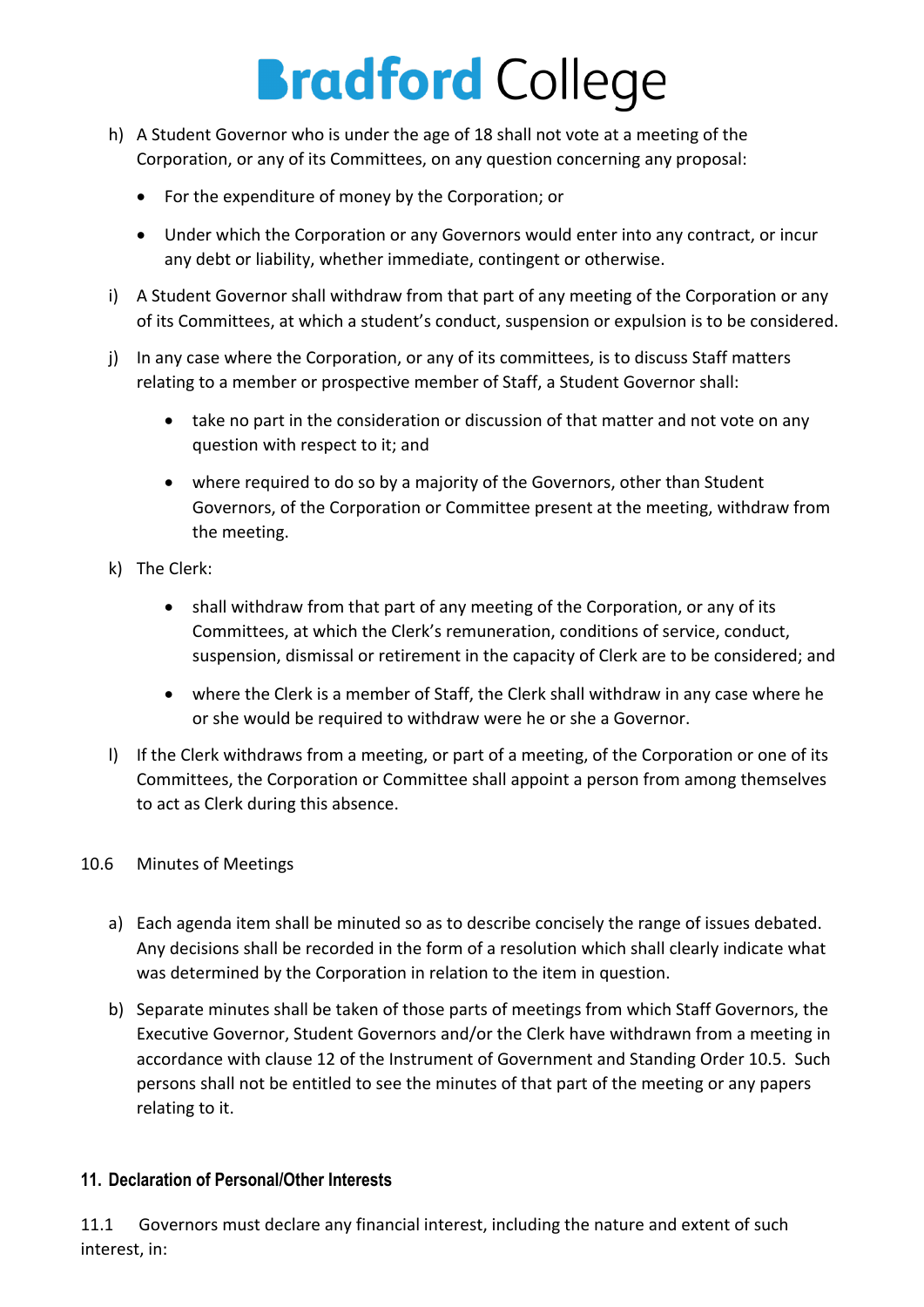- I. the supply of work or goods to or for the purposes of the College or College subsidiary;
- II. any contract or proposed contract concerning the College or College subsidiary;
- III. any other matter relating to the College or College subsidiary.
- 11.2 Governors should also declare any interest relating to:
	- I. any financial interest, including the nature and extent of such an interest, in the College or College subsidiary of his/her spouse or close family member.
	- II. any non-financial personal interest, such as membership of other public bodies and institutions; trusteeship of a trust where the Governor may be a beneficiary; or membership of a closed organisation.
- 11.3 The declaration of interest is normally the responsibility of the individual Governor. However, if the Clerk, on the basis of information in the Governors' register of interests, has reason to believe a Governor has a financial or personal interest that may need to be declared, he or she should draw this to the attention of the Chair and the Governor concerned (preferably before the meeting).
- 11.4 Having declared a financial or other interest, a Governor may not discuss the item further, may not vote on it, and ceases to be counted towards the quorum necessary for taking a decision on the matter in question. Individual Governors may prefer to withdraw from the meeting, but are not obliged to do so except in certain circumstances. The declaration of an interest by a Governor during the course of a meeting shall be recorded in the minutes.
- 11.5 Every Governor shall act in the best interests of Corporation and accordingly shall not be bound in speaking and voting by mandates given to him or her by any other body or person.

## **12. Public Access to Agenda and Minutes**

12.1 Copies of the agenda, minutes and papers of each meeting of Corporation and its Committees shall be published in accordance with the Corporation's Policy on the Publication of Information.

## **13 Chair's Actions**

- 13.1 It will be necessary from time to time for the Chair, or the Vice-Chair in his/her absence, to act on behalf of the Corporation between meetings. The circumstances under which the Chair or Vice-Chair may act will include:
	- a) routine action which would not have merited an agenda item and discussion at a Corporation meeting, for example routine documents;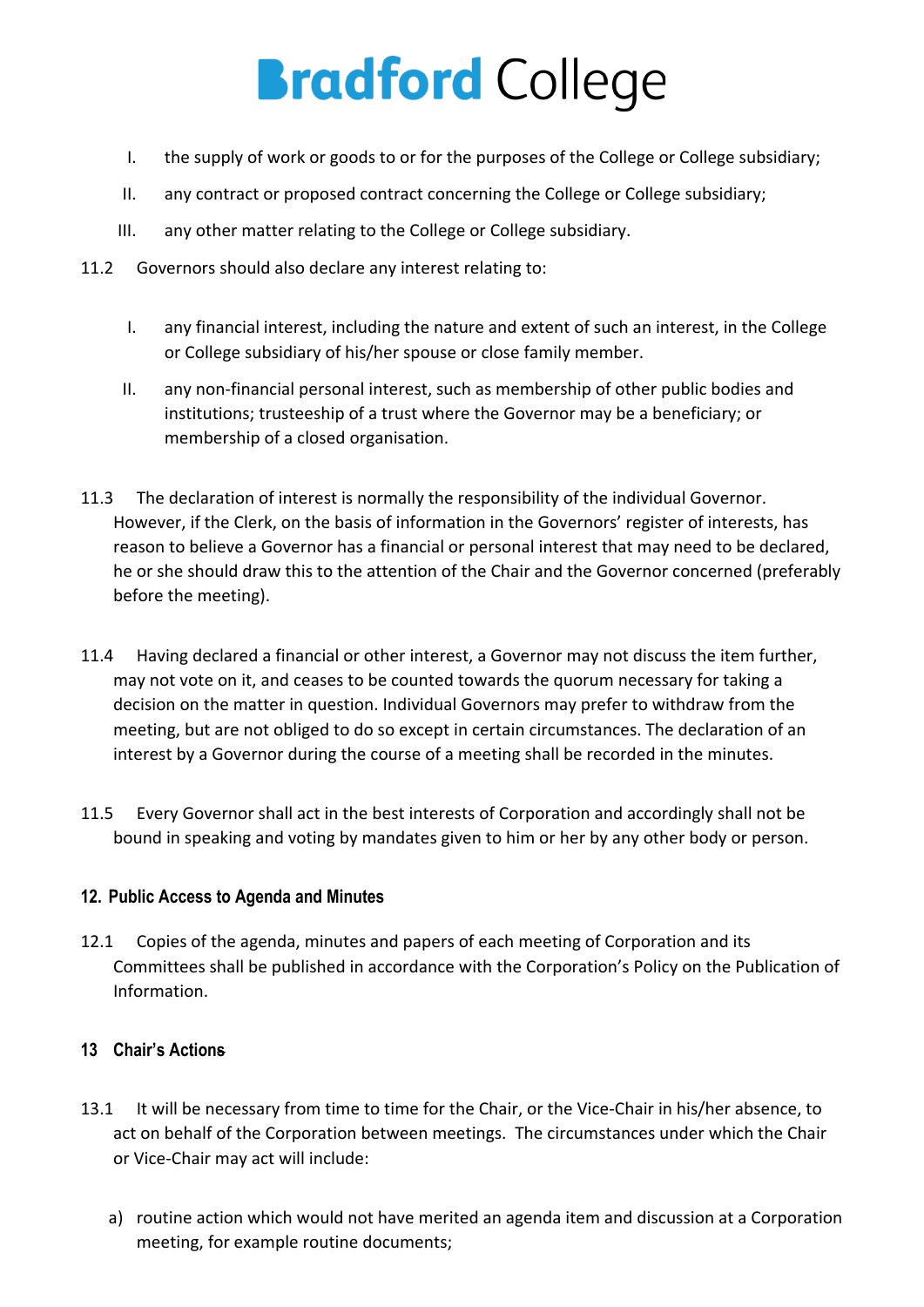- b) responding to approaches by external organisations; and
- c) agreeing to detailed aspects of implementation of matters already agreed by the Corporation.
- 13.2 Alternatively, the Chair, or the Vice-Chair in his/her absence, may take action on matters which she or he judges are too urgent to await a decision of Governors. Such action should only be taken in circumstances where the Chair, or the Vice-Chair in his/her absence, is satisfied that delaying a decision would materially disadvantage the College and the decision is not outside the scope of decision-making which the Corporation would reasonably expect to be undertaken by Chair's Action.
- 13.3 The Corporation accepts corporate responsibility for those actions taken by the Chair or Vice-Chair outside of a meeting, and within the terms of these standing orders. The Clerk must make a full record of all such Chair's action, and report them to the next meeting of the Corporation. If the Clerk has not been directly involved in an action then the Chair (or Vice-Chair) must ensure that the Clerk is given a full account of the Chair's action.
- 13.4 For the avoidance of doubt, the Chairs of Committees must act within their delegated powers under the terms of reference of their respective Committees, including any delegation to them by the Committee where that is permitted by the terms of reference; and they must not exceed those delegated powers.

## **14 Resolving Difficulties**

- 14.1 There may be occasions when the Clerk feels his/her advice is being disregarded or overruled, and because of this the proper conduct of the Corporation is being put at risk. The Clerk should make every effort to resolve the matter through the avenues available to him/her within the College. The Clerk may take some or all of the following steps:
	- a) Ensure that the reasons for concern have been put in writing and sent by the Clerk to the Chair and Chief Executive;
	- b) Ensure the Chair of Audit has been informed of those issues relevant to the Audit Committee's terms of reference;
	- c) Report the matter to the next meeting of the relevant Committee or full Corporation and ensure the matter is placed in the publicly available minutes;
	- d) Consult the College's financial statements auditors;
	- e) Obtain initial legal advice on such issues without the agreement of the College Management or the Corporation. In such a case the Corporation may decide to obtain further legal advice.
- 14.2 If no action results from the preceding sequence of actions and if the grounds for concern still present a threat to the proper governance of the College in his/her judgement, the Clerk is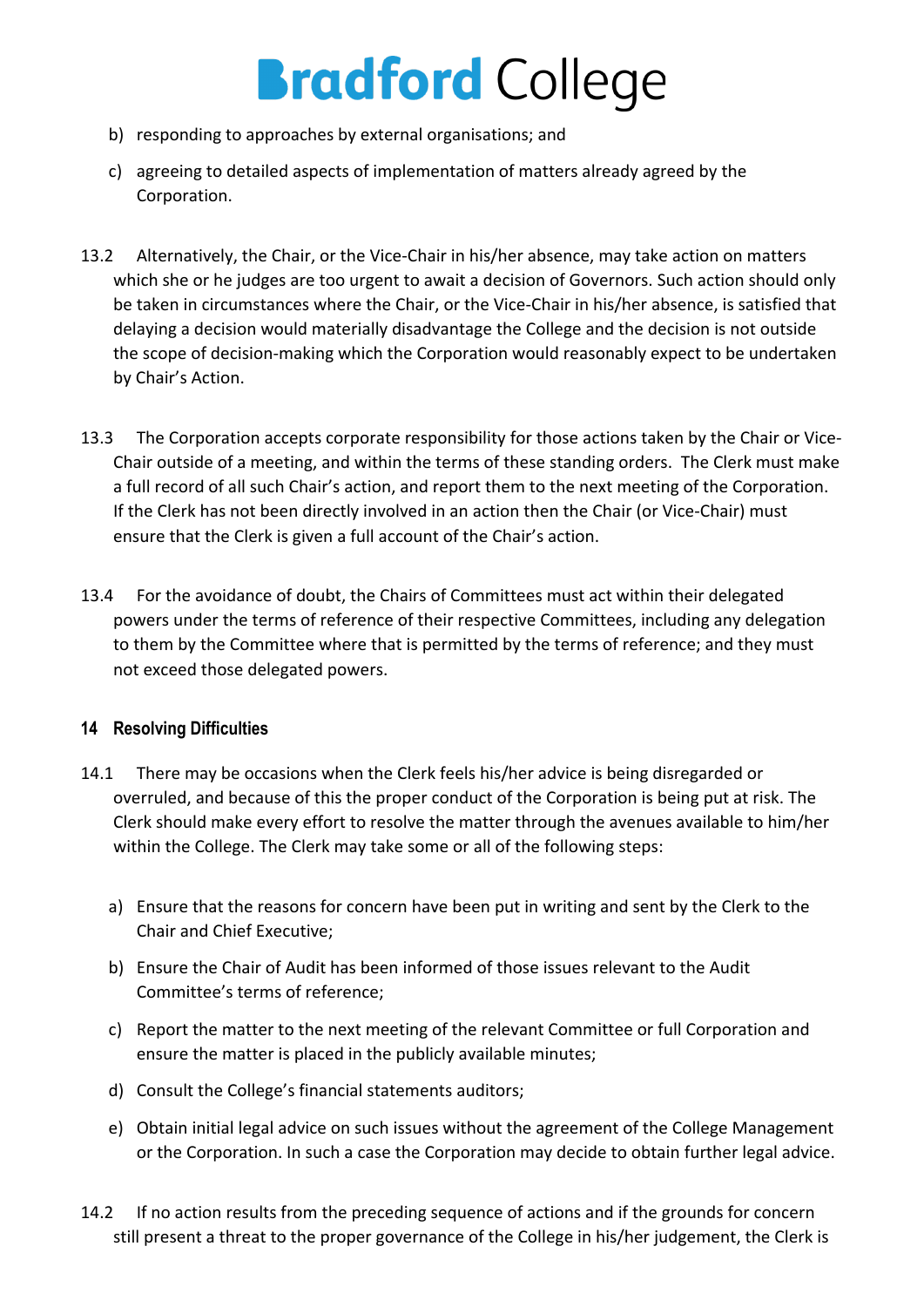authorised to refer the matter to the appropriate funding body, and inform the Chair and Chief Executive that this has been done.

14.3 Action within the above specified procedures should not provide grounds for disciplinary action against or dismissal of the Clerk, provided that she/he acts in good faith.

#### **15 Allowances**

- 15.1 Governors' expenses shall be reimbursed in respect of travel to and from formal meetings of the Corporation or its committees in accordance with the following procedure:
	- a) Governors may only claim expenses for travelling and subsistence at rates determined by the Corporation for Staff.
	- b) Expenses are payable associated with attendance at meetings, training events and conferences.
	- c) Governors are not permitted to claim allowances which remunerate them for their services as Governors.
	- d) The following segregation of duties for the authorising of expenses shall apply:
		- expenses for the Chief Executive and the Clerk to the Corporation are to be authorised by the Chair of Corporation;
		- expenses for the Chair and all other Governors are to be submitted to the Clerk to the Corporation for approval.
	- e) Expenses will normally be met in respect of Governors' attendance at pre-approved training events. These shall be limited to the direct costs of the training activity, fees, accommodation (where approved) and travel costs in accordance with the approved College scheme for Staff development/training.

### **16 Senior Post Holders and the Clerk**

- 16.1 Those senior members of Staff who are appointed by and who are directly accountable to the Corporation are known as 'senior post holders'. The Corporation appoints and directly manages senior post holders and it consequently has obligations to them that it cannot delegate to the Chief Executive.
- 16.2 The senior post holders are currently:
	- the Chief Executive;
	- the Deputy Chief Executive Officer;
	- the Vice Principal Quality & Student Experience;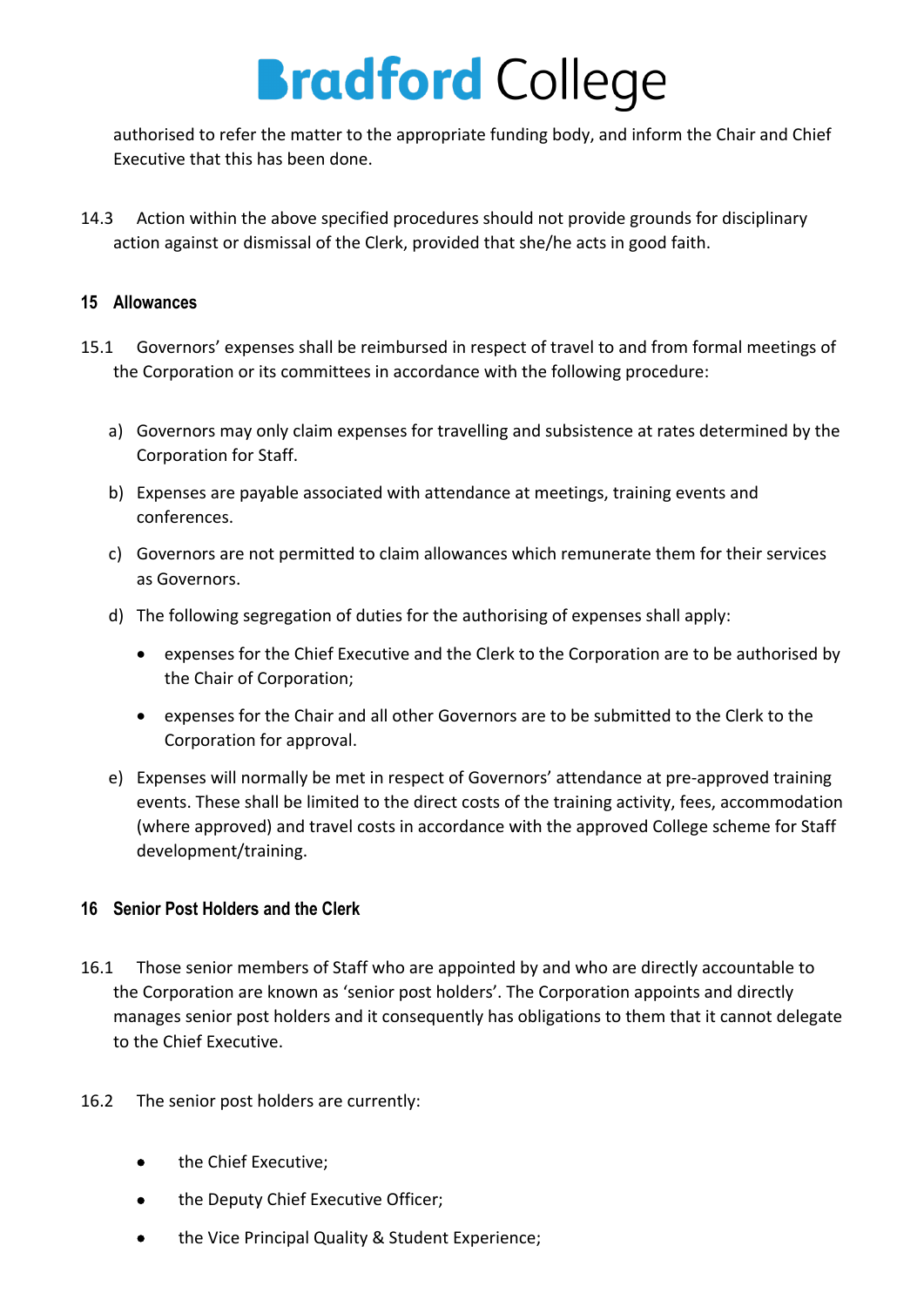- the Director of People Services; and
- the Clerk to the Corporation
- 16.3 The College shall inform the Education and Skills Funding Agency in writing of the vacating or filling of the position of Chief Executive or Clerk.

### **17 Delegated Powers**

17.1 The Corporation delegates many of its functions to Committees, the Chief Executive, the Academic Board and the Chair.

### **18 Committees and Working Groups**

- 18.1 The Corporation currently has five Standing Committees as follows:
	- Audit
	- Finance and General Purposes
	- Quality and Standards
	- **Remuneration**
	- Search and Governance

There is also a Senior Post Holder & Clerk Appointments Committee that meets as and when required.

The constitution, membership and terms of reference of each Standing Committee are agreed by the Corporation, which reviews them on an annual basis; copies are available from the Clerk. Minutes of all Committees are reported to an ordinary meeting of the Corporation on a termly basis.

- 18.2 Standing Committees, special Committees and Working Groups are appointed and may be dissolved, or temporarily stood down, by resolution of the Corporation. All Committees and Working Groups must have clear terms of reference agreed by the Corporation that clarify the role, purpose, powers and responsibilities given to the Committee or Working Group. A reporting mechanism must be put in place so that the Corporation can be kept up to date with progress, consider proposals from the Committee or Working Group and ratify any decisions taken by it within its terms of reference.
- 18.3 A Committee or Working Group may not delegate to a sub-committee/sub-group unless such delegation is expressly authorised by its terms of reference.
- 18.4 Senior post holders and the Clerk may only be dismissed by a special Committee of the Corporation which must consist of at least three Governors and may not have any Co-opted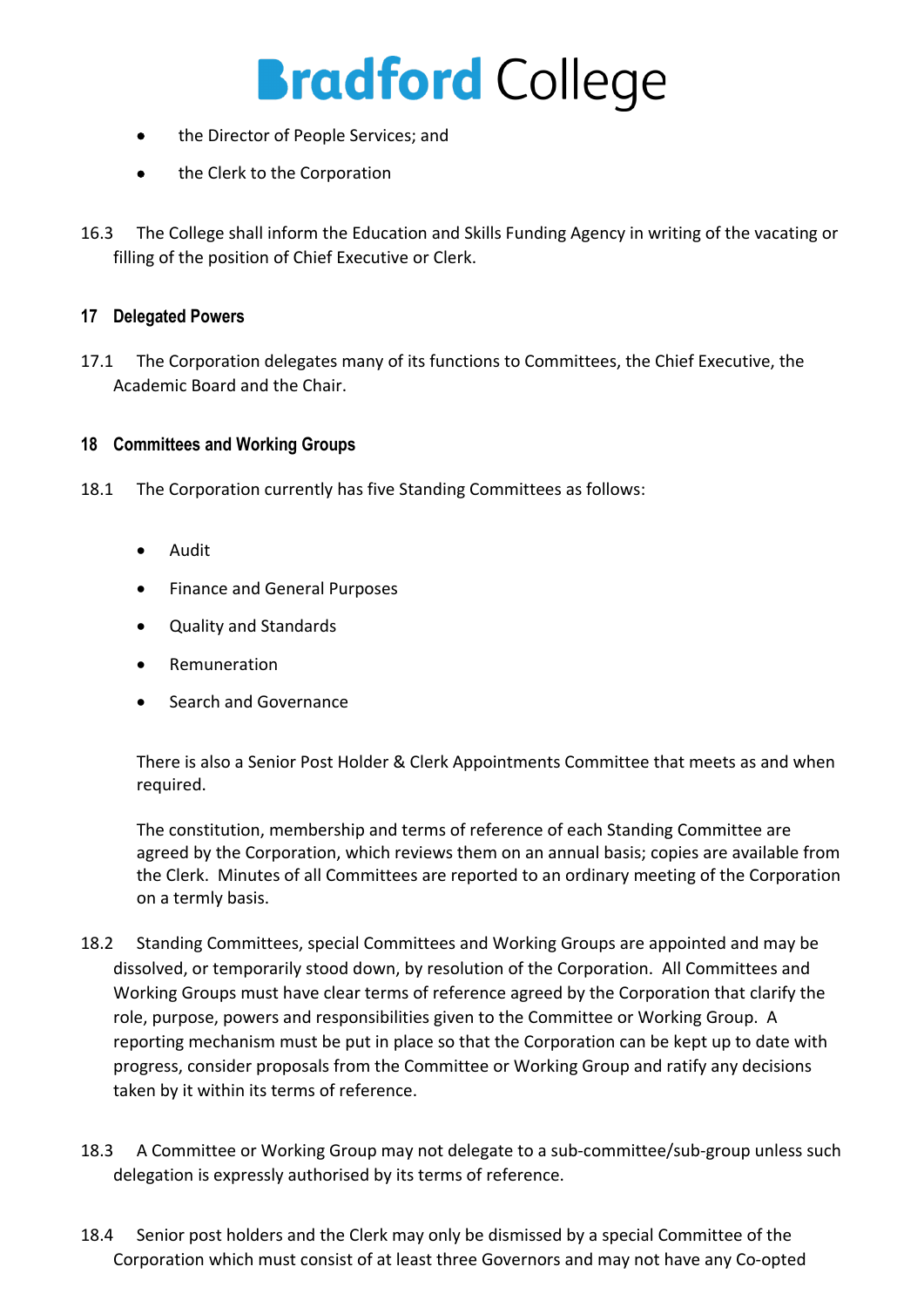Committee members. Such a special Committee shall be established for a specific purpose and shall be stood down once it has concluded the work it was set up to do. The Chair, the Vice-Chair, the Executive Governor, Staff Governors and Student Governors shall not be eligible for membership of such a special Committee.

- 18.5 An appeal against dismissal by any senior post holder or the Clerk may only be heard by a special Committee of the Corporation which must include the Chair and the Vice-Chair and may not have any Co-opted Committee members, Executive Governors, Staff Governors or Student Governors.
- 18.6 To fill a vacancy or expected vacancy in a senior post, the Corporation shall appoint a selection panel, being a special Committee of the Corporation consisting of (for the post of Chief Executive) at least three Governors, including the Chair and/or the Vice-Chair; and (for any other senior post) the Chief Executive and at least two other Governors.
- 18.7 Unless a Chair and/or Vice-Chair is designated by the Corporation, each Committee and Working Group of the Corporation shall appoint from among its members a Chair and a Vice-Chair, whose term of office shall be two years. The Chair and Vice-Chair retiring at the end of their respective term of office shall be eligible for reappointment.

## **19 Execution of Documents and Application of the Seal**

- 19.1 Subject to the Financial Regulations, the Chief Executive is generally authorised to sign contractual documents on behalf of the College, provided the subject matter is within the scope of his or her delegated functions.
- 19.2 Except in respect of any contractual document the signing of which amounts to the exercise of a function of the Chief Executive which is expressed to be non-delegable, the Chief Executive may authorise any holder of any senior management post or member of the senior management team whom he or she considers suitable, to sign contractual documents on behalf of the College, either for a particular purpose or generally, and such authority may be unconditional or subject to conditions.
- 19.3 The Seal of the Corporation must be applied to any document executed by the Corporation as a deed (for example the transfer of registered freehold or leasehold property or the granting of leases, mortgages or easements) in accordance with the Instrument of Government.

## **20 Trustee liability insurance**

20.1 The Corporation shall provide indemnity insurance for the Governors or any other officer of the College in accordance with, and subject to the conditions in, Section 189 of the Charities Act 2011 (provided that in the case of an officer who is not a Governor, the second and third references to "charity trustees" in Section 189(1) shall be treated as references to officers of the College).